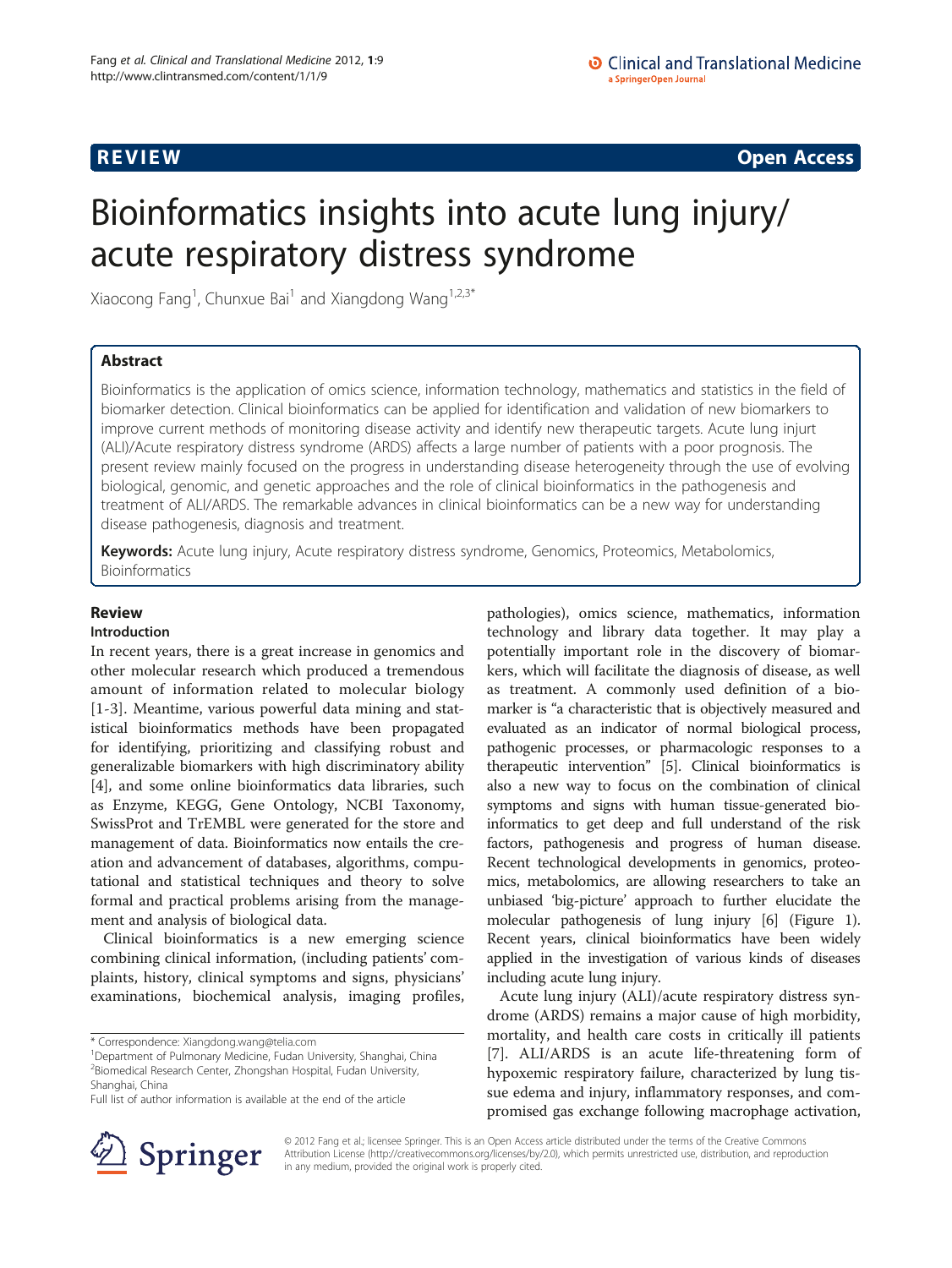<span id="page-1-0"></span>

surfactant dysfunction, and epithelial destruction. Inflammatory cells could be activated to produce a large number of mediators in the early stage of the disease, resulting in injury to both the vascular endothelium and the alveolar epithelium [\[8,9\]](#page-6-0). Injury to the alveolarcapillary barrier increases permeability of the alveolar wall, increases accumulation of inflammatory cells and cytokines, and impairs alveolar fluid clearance, resulting in accumulation of protein-rich edema in the alveolar space [[9\]](#page-6-0).

The incidence of ALI/ARDS was reported to be 80 per 100,000 person-years with a mortality rate of 40% in United States [[10](#page-6-0)]. A prospective study conducted in Chinese pediatric intensive care units indicated that the incidence of ARDS in critically ill patients was 2.7% with a mortality rate of 44.8% [[11\]](#page-6-0). The reported incidence of pediatric ARDS in US was about 9.5% [\[12](#page-6-0)], with the overall mortality rate of 22% [\[13\]](#page-6-0). Over the past two decades, a variety of interventions and intensive care strategies have been used in treating patients with ALI/ ARDS. However, only low tidal volume ventilation accompanied with fluid management has been shown to be beneficial in improving morbidity and mortality [\[14](#page-6-0)]. There is an urgent need to identify and validate diseasespecific biomarkers and novel therapeutic strategies for ALI/ARDS.

## Application of bioinformatics in ALI/ARDS

Genomics study in ALI is an approach to detect associated genetic variations, or gene polymorphisms, which may contribute to ALI susceptibility, severity or prognosis in a racial- and ethnic-specific manner. Examples of this approach include microarray based genome-wide expression analyses [[15\]](#page-6-0) and genotype detection for specific gene [[16](#page-6-0)]. Although genome-wide expression profiling is an excellent method for generating long lists of candidates, it is proving to be more difficult to develop follow-on approaches to select critical genes. Then, if specific gene is supposed to be involved in the pathogenesis of ALI/ARDS, genotyping by PCR or sequencing can be applied to validate the significance of those suspected genes. Proteomics captures a comprehensive set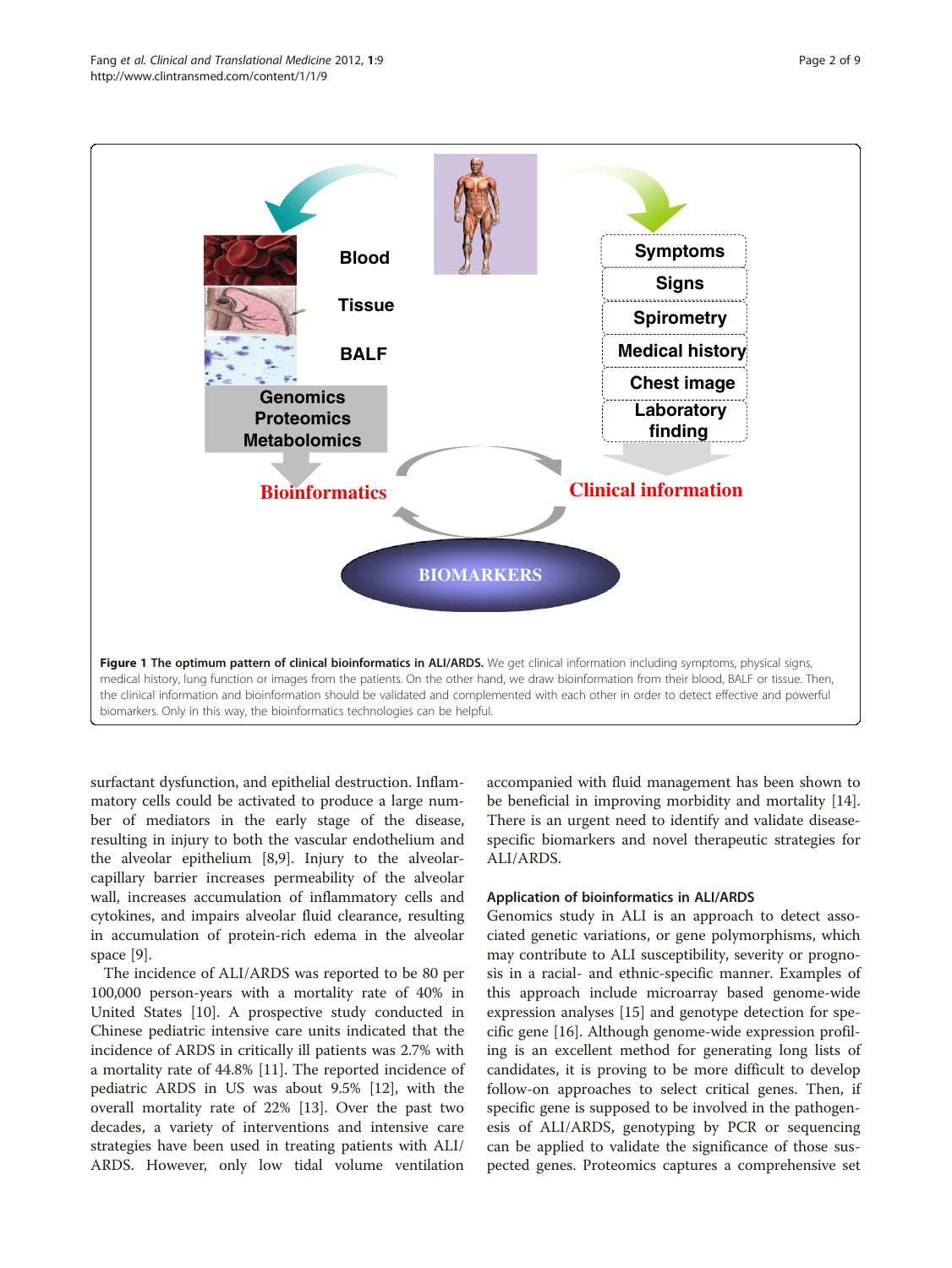of expressed proteins in a cell or organism to understand biological function of cells or organs [\[17](#page-6-0)-[19\]](#page-6-0). Commonly used methods for current proteomics studies include two-dimensional gel electrophoresis (2-DE) followed by matrix-assisted laser desorption/ionization time-of-flight mass spectrometry (MALDI-TOF MS), liquid chromatography coupled to electrospray ionization tandem MS (LC-ESI MS/MS), surface-enhanced laser desorption/ ionization coupled to TOF MS (SELDI-TOF MS), capillary electrophoresis coupled to MS, and microarrays [[19\]](#page-6-0). In the pulmonary proteomic studies, bronchoalveolar lavage fluid (BALF), lung tissue, blood and alveolar cells have been used extensively.

The collection of global metabolic data and their interpretation (both spectral and biochemical) with modern spectroscopic techniques and appropriate statistical approaches is called "metabolic profiling" or "metabolomics" [[20](#page-6-0)-[22\]](#page-6-0). It is an emerging component of the systems biology approach for the discovery of clinically relevant biomarkers and potential therapeutic targets [[23\]](#page-6-0). The most often applied technology is nuclear magnetic resonance (NMR) and mass spectrometry [[24-26](#page-6-0)]. Since NMR spectrometry can identify and quantify multiple metabolites from a single liquid or solid sample and it's cost effective and robust, it proved to be very useful in metabolomics studies.

# Biomarker development in ALI/ARDS Genomics

There are several publications reviewed the application of genomics in the study of ALI. In 2002, Marshall and his colleagues provide the first evidence of a genetic influence in ARDS, suggesting an important role for angiotensin converting enzyme (ACE) [[16\]](#page-6-0). In this study, a total of 358 patients were enrolled including 96 patients fulfilling American/European Consensus Committee criteria for ARDS, 174 coronary artery bypass graft (CABG) controls and 88 non-ARDS but require mechanical ventilation patients in the intensive care unit (ICU). DNA was extracted from whole blood samples and ACE genotype was determined by three-primer polymerase chain reaction amplification. This study detected that the frequency of the DD genotype and the D allele was markedly increased in patients with ARDS compared with both the CABG and ICU comparison groups and the healthy population sample [\[16](#page-6-0)].

Similarly, Gong, et al demonstrated that -308GA promoter polymorphism in the TNF-a gene was associated with the mortality of ARDS [[27\]](#page-6-0). SNPs of 43 Toll like receptor-related genes were identified and one of these genes was demonstrated to be associated with susceptibility to organ dysfunction and death in patients with sepsis [\[28\]](#page-6-0). Later, pre–B-cell colony-enhancing factor (PBEF) was found significantly increased in the expression

profiling in animal models of ALI and in human ALI. In this study, multiple technologies including PCR, microarray analysis and some proteomic measurement methods were used. This combination of various technologies in bioinformatics study is important and helpful [[29](#page-6-0)].

However, different from these traditional epidemiological studies in at risk populations, Marzec.et al first applied positional cloning and gene sequencing to identify candidate susceptibility genes and SNP polymorphism. They demonstrated that the -617 A SNP of Nrf2 (NF-E2 related factor 2) had a significantly higher risk for developing ALI after major trauma [[30\]](#page-7-0). Then a large-scale candidate gene genotypings were carried out in a cohort of critically ill subjects with trauma to identify ALI risk variants after major trauma. Five SNPs were found to have a significant association with ALI, of which two SNPs in ANGPT2 (rs1868554 and rs2442598) replicated the significant association with ALI. And furthermore, the top associated SNPs were tested in a multicenter case-control population [\[31](#page-7-0)]. In a two-stage discovery/validation study, the commonly occurring FAS haplotype including FAS21541T and FAS9325A was significantly associated with ALI susceptibility and increased FAS mRNA expression in peripheral leukocytes in response to innate immune stimulation [[32\]](#page-7-0). A complete summary of all published applications of genetics in the study of ALI/ARDS is far beyond the scope of this review. Table [1](#page-3-0) provides a summary, with references, of some of the most recently or interesting applications of genetics in the diagnosis, susceptibility or prognosis of ALI/ARDS [[31](#page-7-0)-[37\]](#page-7-0).

Among these identified genes, some of them were well demonstrated to play critical roles in the development of ALI/ARDS. NADPH oxidase contributed to the production of reactive oxygen species, which is able to induce a cell death response in oxidative stress. NADPH oxidase 1 was reported to act as an important mediator of acute lung injury mediated by oxidative stress, particularly in alveolar cells. NOX1-generated ROS are largely responsible for alveolar cell death and subsequent lung injury through JNK and ERK pathways [\[38\]](#page-7-0). Angiopoietin-2 (ANGPT2) has been implicated in pulmonary vascular leak syndromes including ALI and sepsis in both animal and human studies [[39,40](#page-7-0)], while recently, two ANGPT2 SNPs (rs2442598 and rs1868554) were found to be strongly associated with the development of ALI in patients with major trauma [\[31](#page-7-0)]. However, studies are warranted to further elucidate the characterization of ANGPT2 genetic variation and expression. Fas pathway has been investigated as a potential contributor to the inflammation and alveolar epithelial cell apoptosis observed in the lungs of patients with ALI [\[41,42\]](#page-7-0). SP-B enhances the rate of phospholipid absorption to the alveolar air/water interface [\[43\]](#page-7-0), decreases surface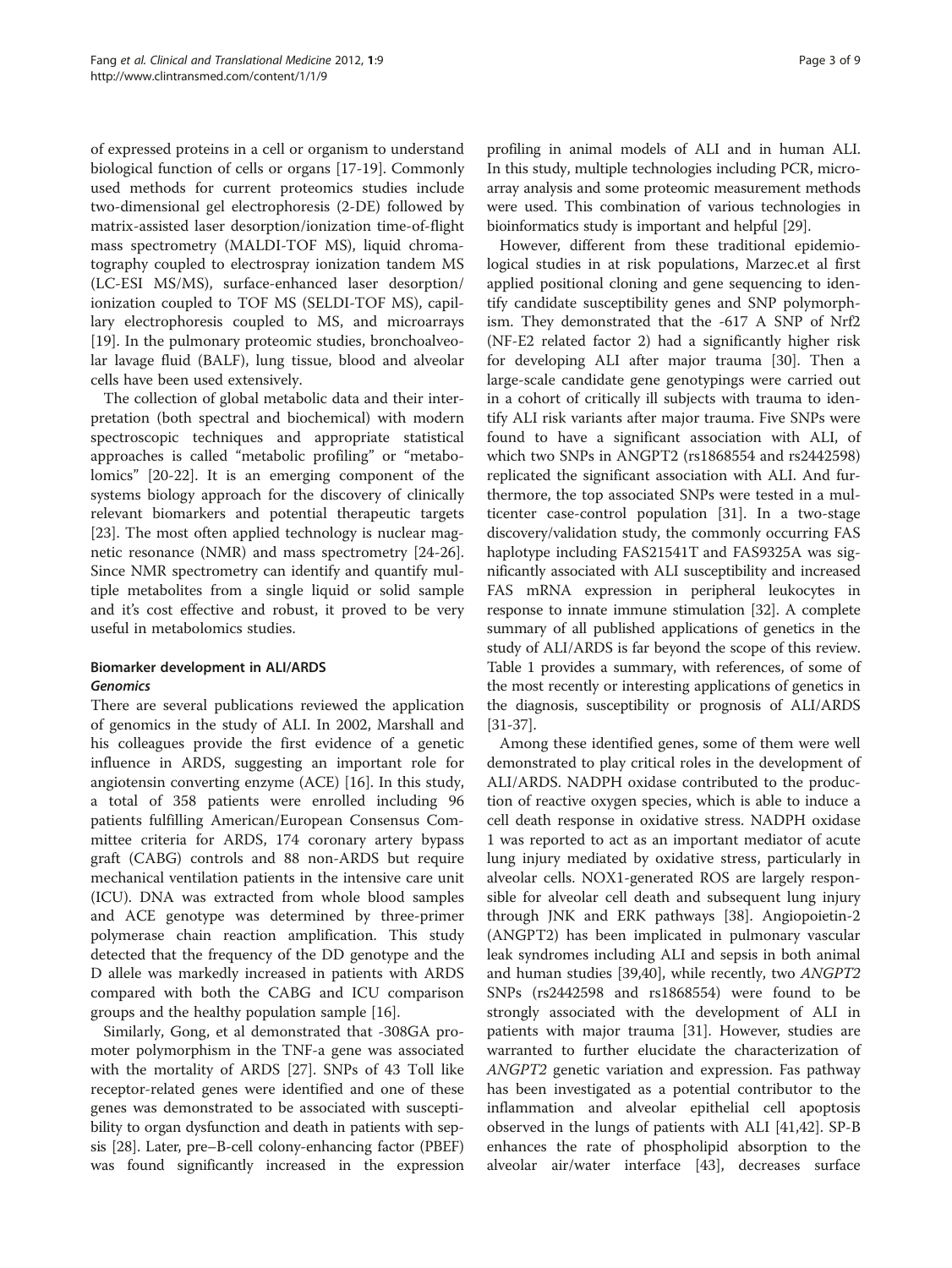| Genes                                                                                      | <b>Technologies</b>                                                                                    | Relationship with ALI                                                                                                                                                                                                                                                                                                                                  | Ref.   |
|--------------------------------------------------------------------------------------------|--------------------------------------------------------------------------------------------------------|--------------------------------------------------------------------------------------------------------------------------------------------------------------------------------------------------------------------------------------------------------------------------------------------------------------------------------------------------------|--------|
| NADPH oxidase                                                                              | NOX2 subunit knockout mice                                                                             | NOX-2(-/-) mice exhibited diminished TNF<br>alpha-induced acute inflammatory responses<br>in the lungs but not other tissues, as evidenced<br>by decreased activation of the redox-sensitive<br>transcription factor NF-kappa B, and decreased<br>gene expression of IL-1 beta, IL-6, TNF alpha,<br>E-selectin, and other cellular adhesion molecules. | $[33]$ |
| ANGPT                                                                                      | SNP array performed in ALI and non-ALI<br>patients                                                     | An ANGPT2 region is associated with both ALI<br>and variation in plasma angiopoietin-2 isoforms.                                                                                                                                                                                                                                                       | $[31]$ |
| Fas (CD95)                                                                                 | Genptyped 14 SNPs in FAS in healthy white<br>volunteers and patients with ALI                          | Common genetic variants in FAS are associated<br>with ALI susceptibility                                                                                                                                                                                                                                                                               | $[32]$ |
| Surfactant protein B (SPB)                                                                 | Genotyping was performed on seven linkage<br>isequilibrium-tag SNP in the surfactant<br>protein B gene | SPB are associated with more severe lung injury<br>as indicated by the association of specific SNP<br>genotypes and haplotypes with the need for<br>mechanical ventilation in African American children<br>with community-acquired pneumonia.                                                                                                          | $[34]$ |
| Acvr1, Arhgap15, Cacnb4, Cacybp,<br>Ccdc148,Fancl, Mycn, Mgat4a, Rfwd2,<br>Tgfbr3, and Tnn | haplotype association mapping, microarray/<br>qRT-PCR analyses, in silico SNP                          | 11 candidate genes are associated with acrolein-<br>induced acute lung injury in 40 different inbred<br>strains of mice                                                                                                                                                                                                                                | $[35]$ |
| <b>IRAKs</b>                                                                               | tagging SNPs array                                                                                     | common SNPs in IRAK3 gene might be<br>determinants for sepsis-induced ALI. association<br>with ALI development among septic patients                                                                                                                                                                                                                   | $[36]$ |
| nmMLCK                                                                                     | nmMLCK knockout mice.<br>nmMLCK silencing RNA                                                          | nmMLCK knockout mice were significantly protected<br>from VILI.                                                                                                                                                                                                                                                                                        | $[37]$ |

<span id="page-3-0"></span>Table 1 Examples of application for genetics in the pathogenisis of ALL in 2011

Abbreviations: Ref:Reference; ANGPT:angiopoietin; NADPH:glyceraldehyde-3-phosphate dehydrogenase; NOX:NADPH oxidases; TNF-alpha:tumor necrosis factor alpha; IL-1:interleukin-1; IL-6:interleukin-6; SPB:Surfactant protein B; Acvr1: activin A receptor, type 1; ARHGAP15:Rho GTPase activating protein 15; CACNB4:calcium channel, voltage-dependent, β 4 subunit; CACYBP:calcyclin binding protein; CCDC148:coiled-coil domain containing 148; FANCL: Fanconi anemia, complementation group L; MYCN:v-myc myelocytomatosis viral related oncogene, neuroblastoma derived (avian); MGAT4A: mannoside acetylglucosaminyltransferase 4, isoenzyme A; RBMSl:RNA binding motif, single stranded interacting protein 1; RFWD2:Ring finger and WD repeat domain 2; TGFBR3:transforming growth factor-β receptor III; TNN: tenascin N; IRAKs: interleukin-1 receptor-associated kinase genes; nmMLCK: non-muscle myosin light chain kinase isoform; VILI:ventilator induced lung injury.

tension by interfering with the attractive forces acting between water molecules [[44\]](#page-7-0) and has anti-inflammatory properties [\[45](#page-7-0)]. However, the others were seldom reported and futher studies are needed to validate their functions in ALI/ARDS.

Gene expression profiles represent only a small fraction of the complexity in an organism. On the other hand, gene expression data obtained by the microarray analysis are usually moderately correlated with the expression levels of corresponding protein products due to the post-transcriptional regulation. Thus, extrapolation of protein expression on the basis of microarray-based gene expression measurements must be validated by direct measurement of the protein [[15](#page-6-0)]. Then proteomics comes.

## Proteomics

Proteomics captures a nearly comprehensive set of expressed proteins in a cell or organism, which determine how a cell or organism functions. Proteomics become more practical and feasible for researchers in the field of pulmonary medicine using BALF, lung tissue, and exhaled breath condensates as the source of protein analysis [[46\]](#page-7-0). In 2003, Bowler et al first applied the proteomic approach in the BALF, plasma and lung edema fluid in ALI/ARDS. In this paper, the author

reported that although many of the proteins were demonstrated to have increased or decreased relative intensity in the plasma and EF of ALI patients compared with normal subjects, a limitation to the 2-DE proteomics approach is that it is not easy to quantify all changes in relative protein expression among a large number of samples. The author mentioned that the proteomics approach may be complementary to microarray studies [\[47\]](#page-7-0).

Shotgun proteomics in BALF was analyzed and 870 different proteins were identified, including surfactant, proteases, and serum proteins. However, because of the several limitations of the 2DE method to detect particular classes of proteins [[48](#page-7-0)], it can only be treated as an excellent screening tool to initially characterize a sample of mostly unknown protein composition, and additional methods, including isolation of subpopulations of proteins and further refinement of the methodologies must be cooperated to identify specific proteins [[49\]](#page-7-0). Then, through the combined application of SELDI-TOF, 2-DE and western blot analysis, apolipoprotein A1, and S100 calcium-binding proteins A8 and A9 were detected to increase in the inflammatory BALF [[50\]](#page-7-0).

Following these studies, quantitative proteomic analysis was then used to profile the changes in protein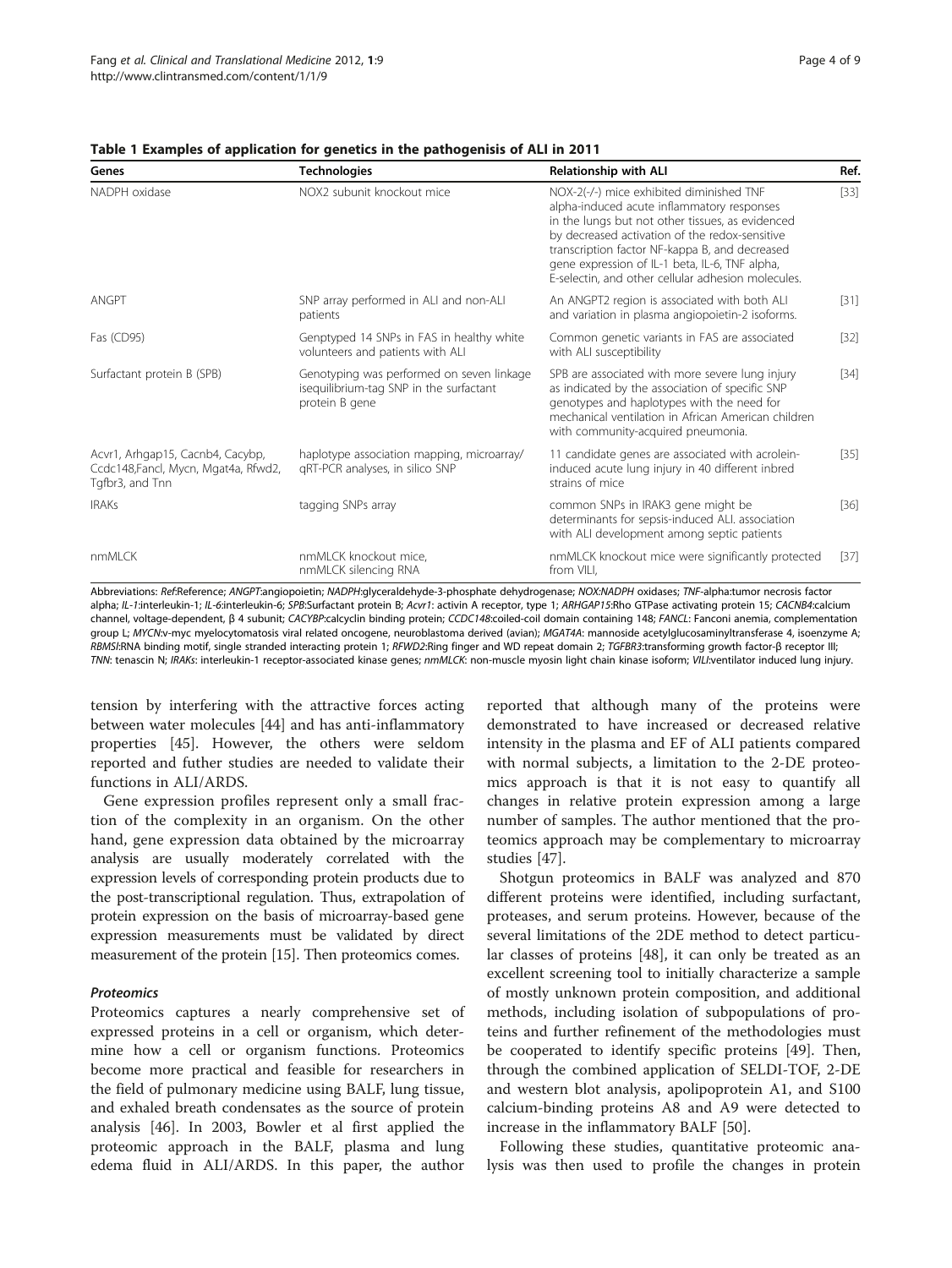expression in the lungs at the onset and during the course of acute lung injury. Computational analysis as used to map complex protein interactions in the lung fluids and study how these interactions changed during the course of ARDS. This approach to protein network analysis identified novel mediators of acute lung injury and protein pathways were redundant and involved in multiple biological processes [\[51](#page-7-0)].

Table 2 provides a summary of the proteomic study in ALI/ARDS from 2009-2011 [[52-58](#page-7-0)]. Caveolin-1 is involved in PMN adhesion, chemotaxis, and epithelial and endothelial cell apoptosis/senescence which accelerated lung injury in the early stage. However, cav-1 may be beneficial in the late stage through anti-fibrosis [\[59](#page-7-0)]. MMPs are a family of zinc-dependent proteinases which expressed by all cell types relevant to ARDS pathogenesis including alveolar epithelial cells, PMNs, macrophages, and fibroblasts. Many studies implicate MMPs in the injurious process as well ALI/ARDS, which may mainly contribute to its capability of degrading all components of the extracellular matrix [\[60,61](#page-7-0)]. Vascular endothelial growth factor (VEGF) and its receptors are critical in the regulation of both vascular permeability and endothelial cell survival. However, the role of VEGF and related molecules in ALI/ARDS is controversial [[62\]](#page-7-0). PAI-1 is an endogenous inhibitor of the plasminogen activators. Studies reported that elevated level of PAI-1 is an independent risk factor for mortality and adverse clinical outcomes for ALI patient [\[63](#page-7-0)]. RAGE is a multi-ligand-binding receptor that can bind advanced glycation end products, amyloid β-peptide, S100 proteins, and high-mobility group box-1. RAGE-ligand interaction results in intracellular signaling, which leads to activation of the proinflammatory transcription factor nuclear factor-κB (NF-κB) [\[64,65](#page-7-0)]. Study indicated that RAGE may be useful as a biological marker of alveolar type I cell injury [[66\]](#page-7-0). TNF-alpha and IL-8 are also well-validated inflammatory cytokines in ALI/ARDS [[57\]](#page-7-0). Figure [2](#page-5-0) integrated these factors together to show their potential roles in the pathogenesis of ALI/ARDS.

# Metabolomics

Although the amplification of quantitative metabolomics in clinic bioinformaticsis in its infancy, it has been increasingly used recently. It is a unique tool of discovery because it identifies multiple endogenous markers, and it changes over time which can be predictive of clinical outcome and therapeutic response [\[67,68\]](#page-7-0). The ability of magnetic resonance imaging (MRI) and metabolic NMR were investigated to detect and quantify inflammationmediated lung injury [[69\]](#page-8-0). Recently, proton nuclear magnetic resonance  ${}^{(1)}$  H-NMR) based quantitative metabolomics with subsequent computational analysis was applied to investigate the plasma metabolic changes associated with sepsis-induced ALI. Several metabolites including glutathione, adenosine, phosphatidylserine, and sphingomyelin were found different between patients with ALI and healthy subjects. Additionally, computational network analysis was carried out to investigate a distinct metabolic pathway for each metabolite [[24](#page-6-0)]. Moreover, there is another case-control study conducted on plasma samples from six albumin-treated and six saline-treated patients to measure the metabolic changes after albumin treatment. This study showed that blood

| <b>Protein</b>                                                    | technologies                                                               |                                                                                                                                                                  | Ref.   |
|-------------------------------------------------------------------|----------------------------------------------------------------------------|------------------------------------------------------------------------------------------------------------------------------------------------------------------|--------|
| caveolin-1, CD44, annexin A2,<br>protein S100-A10, or filamin A/B | Quantitative proteomic analysis                                            | HMW-HA, via CD44-mediated CEM signaling events,<br>represents a potentially useful therapeutic agent for<br>LPS induced increasing of lung vascular permeability | $[52]$ |
| MMP-9                                                             |                                                                            | Administration of doxycycline might be a significant<br>supportive therapeutic strategy in prevention of VILI.                                                   | $[53]$ |
| MMP-3, TIMP-1                                                     | liquid chromatography-electrospray<br>ionization mass spectrometry         | MMPs in the BALF of premature neonates maybe<br>related to BPD development                                                                                       | [54]   |
| VEGFR1, VEGFR2, NRP-1                                             | Immunohistochemistry                                                       | VEGFR I and VEGFR2 were significant up-regulated<br>in early ARDS while Neuropilin-1 was down-regulated.                                                         | [55]   |
| $PAI-1$                                                           | <b>ELISA</b>                                                               | Higher PAI-1 levels are associated with increased<br>mortality and fewer ventilator-free days among<br>pediatric patients with ALI.                              | [56]   |
| RAGE, PCPIII, BNP, ANG2, IL10,<br>TNF-[alpha], IL8                | bead-based cytokine array, singleplex<br>enzyme-linked immunosorbent assay | seven plasma biomarkers had a high diagnostic<br>accuracy in differentiating patients with trauma-<br>induced ALI                                                | $[57]$ |
| AFT3                                                              | Microarray analysis, ELISA                                                 | ATF3 may act to counterbalance CS and high volume<br>induced inflammation in Ventilator-induced Lung Injury                                                      | [58]   |

Table 2 Examples of application for proteomics in the pathogenisis of ALI in 2009-2010

HMW-HA:high-molecular-weight hyaluronan; CEM: caveolin-enriched microdomains; MMP:matrix metalloproteinase; TIMP:tissue inhibitors of metalloproteinases; VILI:ventilation-induced lung injury; BPD:bronchopulmonary dysplasia; GAPDH:glyceraldehyde-3-phosphate dehydrogenase; VEGF:vascular endothelial growth factor; NRP-1:neuropilin-1; RAGE:receptor for advanced glycation end products; PCPIII:procollagen peptide III; BNP:brain natriuretic peptide; ANG2:angiopoietin-2; IL-10:interleukin-10, TNF-alpha:tumor necrosis factor alpha; IL-8:interleukin-8.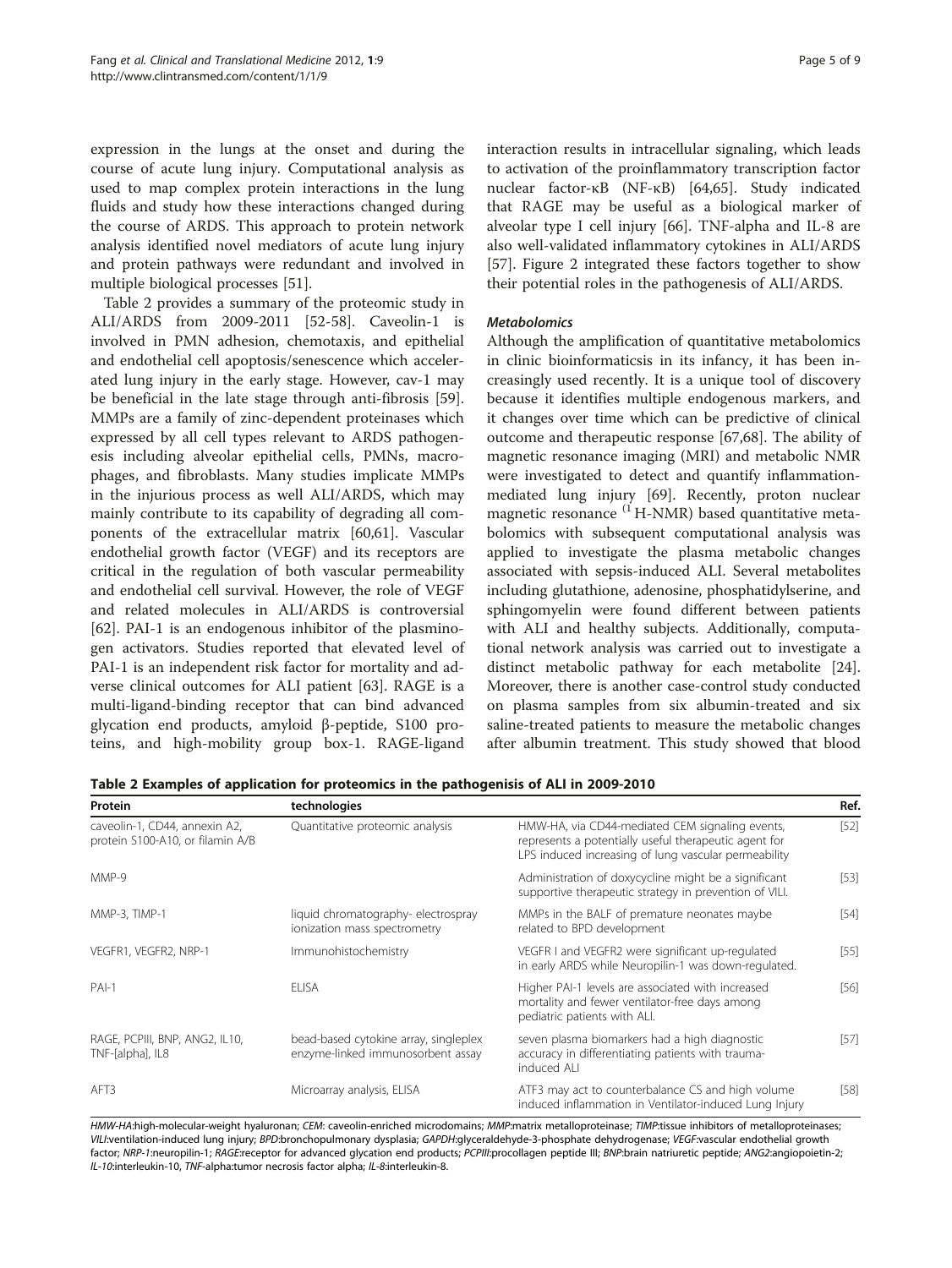<span id="page-5-0"></span>

albumin levels normalized and oxygenation improved with albumin treatment compared to saline treatment. In this study, 1 H-NMR spectroscopy was introduced to characterize systemic metabolic responses and identify patients' unique response to pharmacologic therapy and appealed to play a potential role in the guiding treatment and reducing healthcare cost [\[68\]](#page-7-0).

In summary, ALI/ARDS is a complex disease which can be initiated by a diverse array of precipitating factors and involving the interplay of both the environment and genetic factors. However, numerous environmental agents can induce common pathological changes, including damage to endothelial and epithelial cells, infiltration of inflammatory cells, cytokine release and so on. Those common biological pathways may be controlling generalized responses to injury and repair which cannot distinguish the type of lung injury across different models. On the other hand, susceptibility to ALI/ARDS is also different among patients with same conditions. Clinical models have identified risk factors and laboratory testing to evaluate severity, guide clinical therapy and tell prognosis. However, these strategies remain imprecise. The application of bioinformatics enables us to identify the individual expression patterns as well as the injury-specific pattern, thus may facilitate therapy and predict prognosis. Besides, in the absence of significant insights into disease pathogenesis, comprehensive bioinformatics technologies may help us to get deep understanding of such complex and life-threatening

illness thus may provide novel therapeutic targets. Finally, there are several available samples that can be used in the bioinformatics study of the lung, such as exhaled breath gas, blood, lung tissue, pleural effusion and BALF, which may largely facilitate the biomarker research.

# **Conclusion**

The genetic and proteomic approach to study ALI/ ARDS in clinical setting is still in an early stage, while some important data have been generated. There is a great need of further exploratory studies to better understand the molecular mechanisms and pathophysiology of ALI/ARDS. Much effort is also needed to validate whether these biomarkers and drug targets are really useful in early detection, prediction, and so are prevention and treatment of lung diseases. The most important issue to apply clinical bioinformation for target and biomarker identification and validation should to integrate bioinformatics from genomics, proteomics and metabolomics with clinical informatics and findings. We should also think the value and role of clinical bioinformatics in clinical research and study on ALI/ARDS to benefit personalized medicine and patient prognosis.

Different from other informatics, clinical bioinformatics should focus more on clinical informatics, including patient complaints, history, therapies, clinical symptoms and signs, physician's examinations, biochemical analyses, imaging profiles, pathologies and other measurements [\[70](#page-8-0)].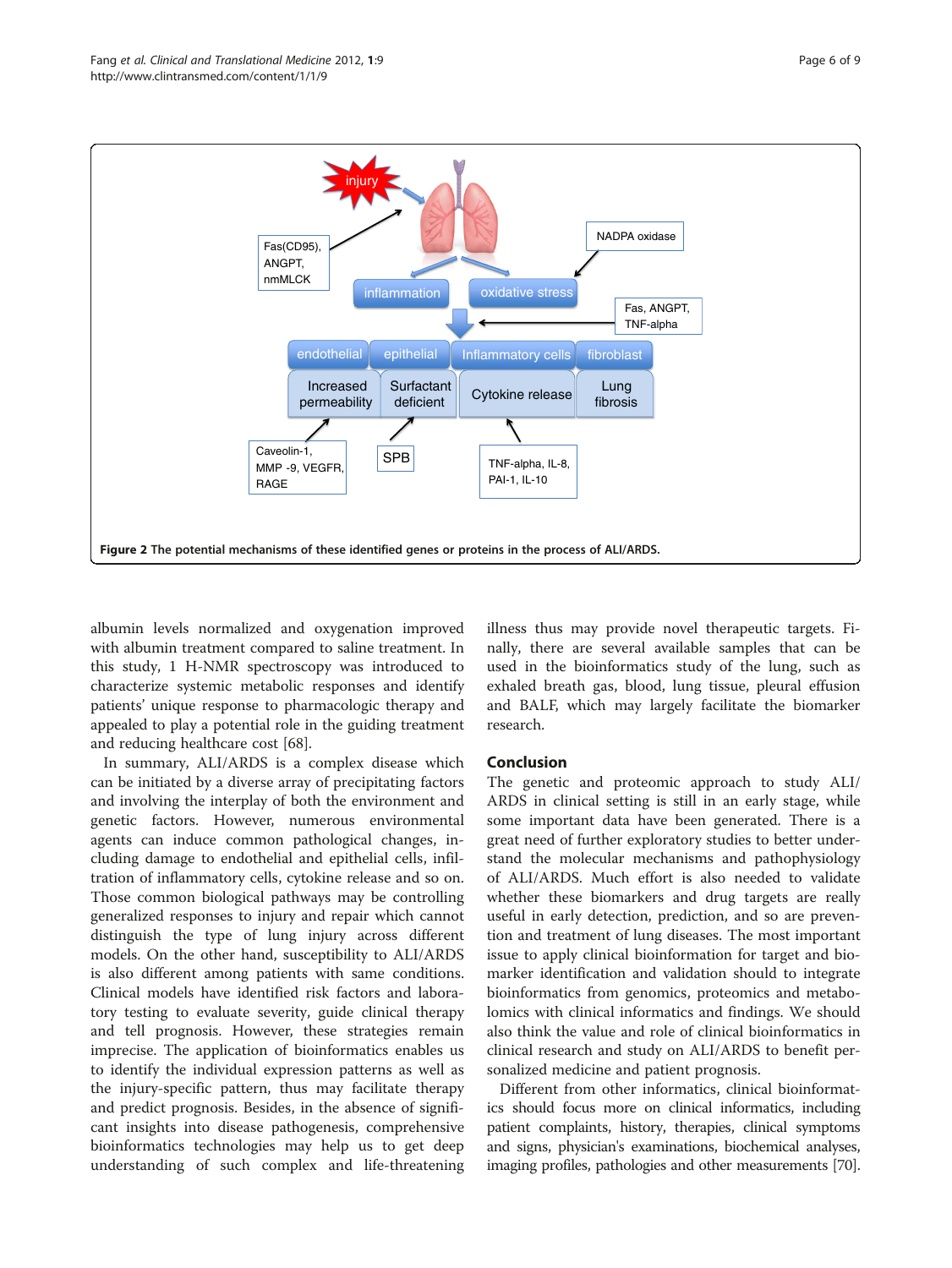<span id="page-6-0"></span>For example, a recent study developed a digital evaluation scoring system to translate disease complexity of patient information, clinical data, standard laboratory evaluations, imaging data and symptoms into the digital [\[71](#page-8-0)]. This particular study tried to combine clinical informatics with protein profiles generated from antibody arrays to evaluate the disease-specific, severity-associated, duration-related biomarkers. Although the understanding of bioinformatics, clinical bioinformatics, and clinical informatics remains limited among clinicians, we believe clinical bioinformatics will have a significant impact on critical care medicine and public health. Since clinical bioinformatics is a multidisciplinary field, which combined clinical informatics, omics science, information technology, mathematics and statistics together, we suggest the cooperation of clinicians and technologists in this field. Progress in understanding of disease heterogeneity through the use of evolving biological, genomic, and genetic approaches should provide major new insights into the pathogenesis and treatment of ALI. Any effective and novel intervention generated from clinical bioinformatics may prevent or improve the high mortality and morbidity of ALI/ARDS.

#### Competing interests

The authors declare that they have no competing interests.

#### Authors' contributions

XF contribute to collection of information, analysis and interpretation of data and writing of the manuscript. CB: contribute to revision of the manuscript. XW: contribute to the critical revision of the manuscript. All authors read and approved the final manuscript.

#### Acknowledgements

The work was supported by Shanghai Leading Academic Discipline Project (Project Number:B115), Fudan University (Distinguished Professor Grant), and Shanghai Science & Technology Committee (08PJ1402900, 9540702600, 08DZ2293104).

#### Author details

<sup>1</sup>Department of Pulmonary Medicine, Fudan University, Shanghai, China. 2 Biomedical Research Center, Zhongshan Hospital, Fudan University, Shanghai, China. <sup>3</sup>Institute of Clinical Science, Lund University, Lund, Sweden.

#### Received: 4 April 2012 Accepted: 23 May 2012 Published: 9 June 2012

#### References

- 1. Sarah JS, Damian AB, Joseph OD, Jeffrey DB, Issam EN: Bioinformatics Methods for Learning Radiation-Induced Lung Inflammation from Heterogeneous Retrospective and Prospective Data. J Biomed Biotechnol 2009, doi:[10.1155/2009/892863.](http://dx.doi.org/10.1155/2009/892863)
- 2. Lau A, Chiu JF: Biomarkers of Lung-Related Diseases: Current Knowledge by Proteomic Approaches. J Cell Physiol 2009, 221:535–543.
- 3. Hogewega P, Hespera B: Interactive instruction on population interactions. Comput biol med 1978, 8:319–327.
- 4. Baumgartner C, Osl M, Netzer M, Baumgartner D: Bioinformatic-driven search for metabolic biomarkers in disease. J Clin Bioinforma 2011, 1:1-10.
- 5. De Gruttola VG, Clax P, DeMets DL, Downing GJ, Ellenberg SS, Friedman L, Gail MH, Prentice R, Wittes J, Zeger SL: Considerations in the evaluation of surrogate endpoints in clinical trials. summary of a National Institutes of Health workshop. Control Clin Trials 2001, 22(5):485–502.
- 6. Lam E, dos Santos CC: Advances in molecular acute lung injury/acute respiratory distress syndrome and ventilator-induced lung injury: the

role of genomics, proteomics, bioinformatics and translational biology. Curr Opin Crit Care 2008, 14:3–10.

- 7. Rubenfeld GD, Herridge MS: Epidemiology and outcomes of acute lung injury. Chest 2007, 131:554–562.
- 8. Ware LB, Matthay MA: Medical progress The acute respiratory distress syndrome. New Engl J Med 2000, 342:1334–1349.
- 9. Tomashefski JF: Pulmonary pathology of acute respiratory distress syndrome. Clin Chest Med 2000, 21:435.
- 10. Goss CH, Brower RG, Hudson LD, Rubenfeld GD: Incidence of acute lung injury in the United States. Crit Care Med 2003, 31:1607–1611.
- 11. Hu X, Qian S, Xu F, Huang B, Zhou D, Wang Y, Li C, Fan X, Lu Z, Sun B: Incidence, management and mortality of acute hypoxemic respiratory failure and acute respiratory distress syndrome from a prospective study of Chinese paediatric intensive care network. Acta Paediatr 2010, 99:715–721.
- 12. Zimmerman JJ, Akhtar SR, Caldwell E, Rubenfeld GD: Incidence and outcomes of pediatric acute lung injury. Pediatrics 2009, 124:87–95.
- 13. Flori HR, Glidden DV, Rutherford GW, Matthay MA: Pediatric acute lung injury: prospective evaluation of risk factors associated with mortality. Am J Respir Crit Care Med 2005, 171:995–1001.
- 14. Acute Resp Distress Syndrome Netwo: Ventilation with lower tidal volumes as compared with traditional tidal volumes for acute lung injury and the acute respiratory distress syndrome. New Engl J Med 2000, 342:1301–1308.
- 15. Schena M, Shalon D, Davis RW, Brown PO: Quantitative monitoring of gene expression patterns with a complementary DNA microarray. Science 1995, 270:467–470.
- 16. Marshall RP, Webb S, Bellingan GJ, Montgomery HE, Chaudhari B, McAnulty RJ, Humphries SE, Hill MR, Laurent GJ: Angiotensin converting enzyme insertion /deletion polymorphism is associated with susceptibility and outcome in acute respiratory distress syndrome. Am Respir Crit Care Med 2002, 166:646–650.
- 17. Phizicky E, Bastiaens PIH, Zhu H, Snyder M, Fields S: Protein analysis on a proteomic scale. Nature 2003, 422:208–215.
- 18. Hanash S: Disease proteomics. Nature 2003, 422:226–232.
- 19. Karvunidis T, Mares J, Thongboonkerd V, Matejovic M: Recent progress of proteomics in critical illness. Shock 2009, 31:545–552.
- 20. Serkova NJ, Niemann CU: Pattern recognition and biomarker validation using quantitative 1 H-NMR-based metabolomics. Expert Rev Mol Diagn 2006, 6:717–731.
- 21. Nicholson JK, Lindon JC, Holmes E: "Metabonomics": understanding the metabolic responses of living systems to pathophysiological stimuli via multivariate statistical analysis of biological NMR spectroscopic data. Xenobiotica 1999, 29:1181–1189.
- 22. Griffin JL, Shockcor JP: Metabolic profiles of cancer cells. Nat Rev Cancer 2004, 4:551–561.
- 23. Wishart DS: Quantitative metabolomics using NMR. Trends Analytical Chem 2008, 27:228–236.
- 24. Stringer KA, Serkova NJ, Karnovsky A, Guire K, Paine R III, Standiford TJ: Metabolic consequences of sepsis-induced acute lung injury revealed by plasma H-1-nuclear magnetic resonance quantitative metabolomics and computational analysis. Am J Physiol Lung Cell Mol Physiol 2011, 300:4–11.
- 25. Otvos JF, Jeyarajah EJ, Bennett DW: Quantification of plasma-lipoproteins by proton nuclear-magnetic-resonance spectroscopy. Clin Chem 1991, 37:377–386.
- 26. Frenzel J, Gessner C, Sandvoss T, Hammerschmidt S, Schellenberger W, Sack U, Eschrich K, Wirtz H: Outcome prediction in pneumonia induced ALI/ ARDS by clinical features and peptide patterns of BALF determined by mass spectrometry. PLoS One 2011, 6:e25544.
- 27. Gong MN, Zhou W, Williams PL, Thompson BT, Pothier L, Boyce P, Christiani DC: 308GA and TNFB polymorphisms in acute respiratory distress syndrome. Eur Respir J 2005, 26:382-389.
- 28. Wurfel MM, Gordon AC, Holden TD, Radella F, Strout J, Kajikawa O, Ruzinski JT, Rona G, Black RA, Stratton S, Jarvik GP, Hajjar AM, Nickerson DA, Rieder M, Sevransky J, Maloney JP, Moss M, Martin G, Shanholtz C, Garcia JG, Gao L, Brower R, Barnes KC, Walley KR, Russell JA, Martin TR: Toll-like Receptor 1 Polymorphisms Affect Innate Immune Responses and Outcomes in Sepsis. Am J Respir Crit Care Med 2008, 178:710-720.
- 29. Ye SQ, Simon BA, Maloney JP, Zambelli-Weiner A, Grant A, Easley RB, Mcverry BJ, Tuder RM, Standiford T, Brower RG, Barnes KC, Garcia JGN: Pre-B-cell colony-enhancing factor as a potential novel biomarker in acute lung injury. Am J Respir Crit Care Med 2005, 171:361–370.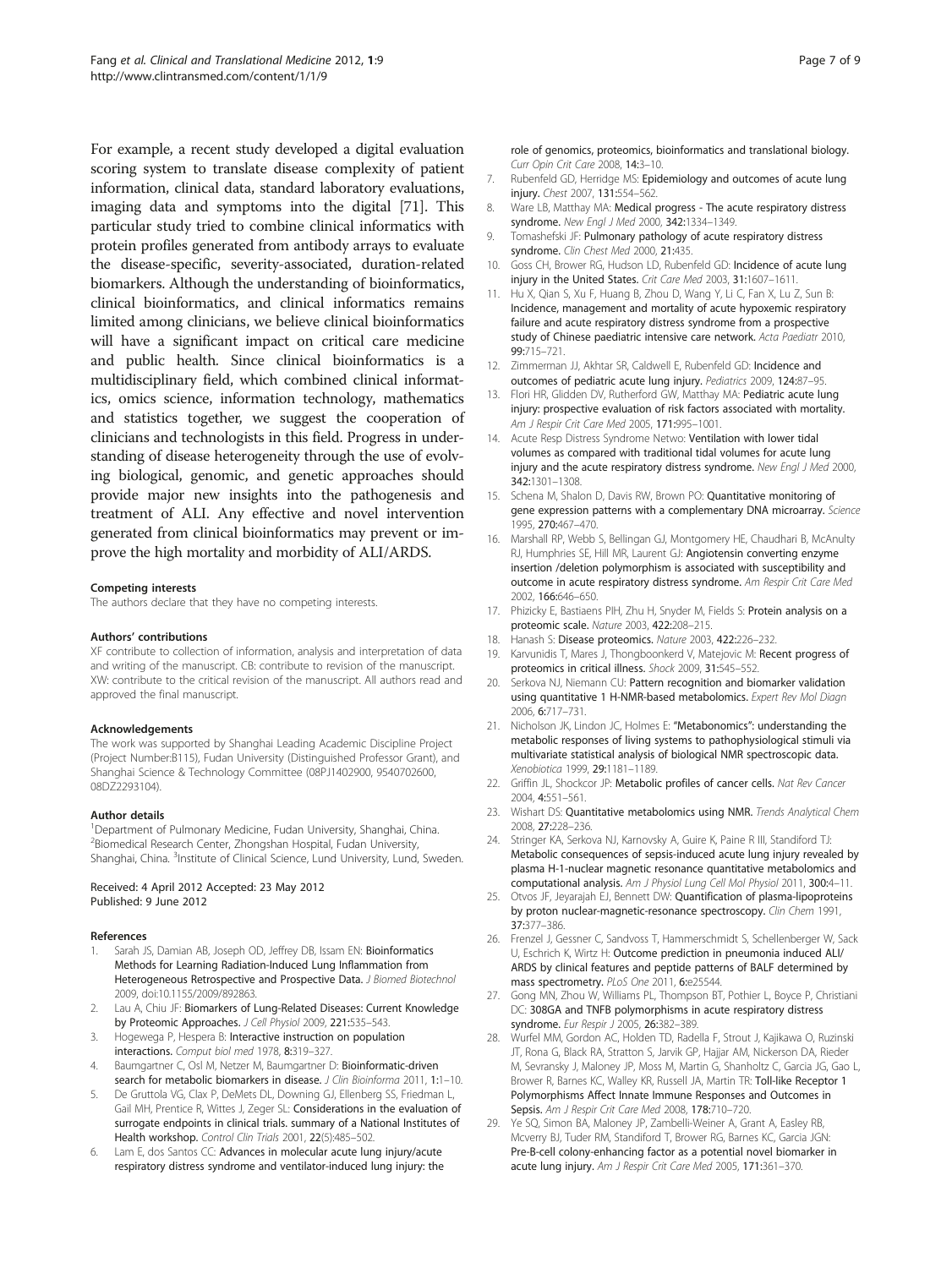- <span id="page-7-0"></span>30. Marzec JM, Christie JD, Reddy SP, Jedlicka AE, Vuong H, Lanken PN, Aplenc R, Yamamoto T, Yamamoto M, Cho HY, Kleeberger SR: Functional polymorphisms in the transcription factor NRF2 in humans increase the risk of acute lung injury. FASEB J 2007, 21:2237–2246.
- 31. Nuala JM, Li MY, Feng R, Bradfield Jn, Gallop R, Bellamy S, Fuchs BD, Lanken PN, Albelda SM, Rushefski M, Aplenc R, Abramova H, Atochina-Vasserman EN, Beers MF, Carolyn SC, Mitchell JC, Jean-Francois Pittet, David CC, O'Keefe Grant E, Lorraine BW, Addison KM, Mark MW, Hakon H, Jason DC: ANGPT2 Genetic Variant Is Associated with Trauma-associated Acute Lung Injury and Altered Plasma Angiopoietin-2 Isoform Ratio. Am J Respir Crit Care Med 2011, 183:1344–1353.
- 32. Glavan Bradford J, Holden Tarah D, Goss Christopher H, Anthony Black R, Neff Margaret J, Nathens Avery B, Martin Thomas R, Wurfel Mark M, ARDSnet Investigators: Genetic Variation in the FAS Gene and Associations with Acute Lung Injury. Am J Respir Crit Care Med 2011, 183:356–363.
- 33. Zhang WJ, Wei H, Tien YT, Frei B: Genetic ablation of phagocytic NADPH oxidase in mice limits TNF alpha-induced inflammation in the lungs but not other tissues. Free Radical Bio Med. 2011, 50:1517–1525.
- 34. Dahmer MK, O'Cain P, Patwari PP, Simpson P, Li SH, Halligan N, Quasney MW: The influence of genetic variation in surfactant protein B on severe lung injury in African American children. Crit Care Med 2011, 39:1138–1144.
- 35. Leikauf GD, Concel VJ, Liu PY, Bein K, Berndt A, Ganguly K, Jang AS, Brant KA, Dietsch M, Pope-Varsalona H, Dopico RA, Di YPP, Li Q, Vuga LJ, Medvedovic M, Kaminski N, You M, Prows DR: Haplotype Association Mapping of Acute Lung Injury in Mice Implicates Activin A Receptor, Type 1. Am J Respir Crit Care Med 2011, 183:1499–1509.
- 36. Pino-Yanes M, Ma SF, Sun X, Tejera P, Corrales A, Blanco J, Pérez-Méndez L, Espinosa E, Muriel A, Blanch L, Garcia JG, Villar J, Flores C: Interleukin-1 Receptor-associated Kinase 3 Gene Associates with Susceptibility to Acute Lung Injury. Am J Respir Cell Mol Biol 2011, 45:740–745.
- 37. Mirzapoiazova T, Moitra J, Moreno-Vinasco L, Sammani S, Turner JR, Chiang ET, Evenoski C, Wang T, Singleton PA, Huang Y, Lussier YA, Watterson DM, Dudek SM, Garcia JG: Non-muscle myosin light chain kinase isoform is a viable molecular target in acute inflammatory lung injury. Am J Respir Cell Mol Biol 2011, 44:40–52.
- 38. Carnesecchi S, Deffert C, Pagano A, Garrido-Urbani S, Métrailler-Ruchonnet I, Schäppi M, Donati Y, Matthay MA, Krause KH, Barazzone Argiroffo C: NADPH oxidase-1 plays a crucial role in hyperoxia-induced acute lung injury in mice. Am J Respir Crit Care Med. 2009, 180(10):972–981.
- 39. Parikh SM, Mammoto T, Schultz A, Yuan HT, Christiani D, Karumanchi SA, Sukhatme VP: Excess circulating angiopoietin-2 may contribute to pulmonary vascular leak in sepsis in humans. PLoS Med 2006, 3:e46.
- 40. Bhandari V, Choo-Wing R, Lee CG, Zhu Z, Nedrelow JH, Chupp GL, Zhang X, Matthay MA, Ware LB, Homer RJ, et al: Hyperoxia causes angiopoietin 2-mediated acute lung injury and necrotic cell death. Nat Med 2006, 12:1286–1293.
- 41. Matute-Bello G, Lee JS, Liles WC, Frevert CW, Mongovin S, Wong V, Ballman K, Sutlief S, Martin TR: Fas-mediated acute lung injury requires fas expression on nonmyeloid cells of the lung. J Immunol 2005, 175:4069–4075.
- 42. Altemeier WA, Zhu X, Berrington WR, Harlan JM, Liles WC: Fas (CD95) induces macrophage proinflammatory chemokine production via a myd88-dependent, caspase-independent pathway. J Leukoc Biol 2007, 82:721–728.
- 43. Hawgood S: Surfactant protein B: structure and function. Biol Neonate. 2004, 85(4):285–289.
- 44. Kurutz JW, Lee KY: NMR structure of lung surfactant peptide SP-B(11-25). Biochemistry. 2002, 41(30):9627–9636.
- 45. Schmidt R, Meier U, Yabut-Perez M, Walmrath D, Grimminger F, Seeger W, Gunther A: Alteration of fatty acid profiles in different pulmonary surfactant phospholipids in acute respiratory distress syndrome and severe pneumonia. Am J Respir Crit Care Med. 2001, 163(1):95-100.
- 46. Bowler RP, Ellison MC, Reisdorph N: Proteomics in pulmonary medicine. Chest 2006, 130:567–574.
- 47. Bowler RP, Duda B, Chan ED, Enghild JJ, Ware LB, Matthay MA, Duncan MW: Proteomic analysis of pulmonary edema fluid and plasma in patients with acute lung injury. Am J Physiol-Lung C 2004, 286:L1095-L1104.
- 48. Gygi SP, Corthals GL, Zhang Y, Rochon Y, Aebersold R: Evaluation of twodimensional gel electrophoresis-based proteome analysis technology. Proc Natl Acad Sci USA 2000, 97:9390–9395.
- 49. Schnapp LM, Donohoe S, Chen JZ, Sunde DA, Kelly PM, Ruzinski J, Martin T, Goodlett DR: Mining the acute respiratory distress syndrome proteome: Identification of the insulin-like growth factor (IGF)/IGF-binding protein-3 pathway in acute lung injury. Am J Pathol 2006, 169:86-95.
- 50. De Torre C, Ying SX, Munson PJ, Meduri GU, Suffredini AF: Proteomic analysis of inflammatory biomarkers in bronchoalveolar lavage. Proteomics 2006, 6:3949–3957.
- 51. Chang DW, Hayashi S, Gharib SA, Vaisar T, King ST, Tsuchiya M, Ruzinski JT, Park DR, Matute-Bello G, Wurfel MM, Bumgarner R, Heinecke JW, Martin TR: Proteomic and computational analysis of bronchoalveolar proteins during the course of the acute respiratory distress syndrome. Am Respir Crit Care Med 2008, 178:701–709.
- 52. Singleton PA, Mirzapoiazova T, Guo YR, Sammani S, Mambetsariev N, Lennon FE, Moreno-Vinasco L, Garcia JGN: High-molecular-weight hyaluronan is a novel inhibitor of pulmonary vascular leakiness. Am J Physiol-Lung C 2010, 299:639–651.
- 53. Doroszko A, Hurst TS, Polewicz D, Sawicka J, Fert-Bober J, Johnson DH, Sawicki G: Effects of MMP-9 inhibition by doxycycline on proteome of lungs in high tidal volume mechanical ventilation-induced acute lung injury. Proteo Sci 2010, 8:3.
- 54. Vento G, Tirone C, Lulli P, Capoluongo E, Ameglio F, Lozzi S, Cota F, Mosca F, Romagnoli C, Messana I, Castagnola M, Inzitari R: Bronchoalveolar lavage fluid peptidomics suggests a possible matrix metalloproteinase-3 role in bronchopulmonary dysplasia. Intensiv Care Med 2009, 35:2115–2124.
- 55. Medford ARL, Ibrahim NBN, Millar AB: Vascular endothelial growth factor receptor and coreceptor expression in human acute respiratory distress syndrome. *J Crit Care 2009*, 24:236-242.
- 56. Sapru A, Curley MAQ, Brady S, Matthay MA, Flori H: Elevated PAI-1 is associated with poor clinical outcomes in pediatric patients with acute lung injury. Intensiv Care Med 2010, 36:157–163.
- 57. Fremont RD, Koyama T, Calfee CS, Wu W, Dossett LA, Bossert FR, Mitchell D, Wickersham N, Bernard GR, Matthay MA, May AK, Ware LB: Acute Lung Injury in Patients With Traumatic Injuries: Utility of a Panel of Biomarkers for Diagnosis and Pathogenesis. J Traum-Injury Infect Crit Care 2010, 68:1121–1127.
- 58. Akram A, Han B, Masoom H, Peng C, Lam E, Litvack ML, Bai X, Shan Y, Hai T, Batt J, Slutsky AS, Zhang H, Kuebler WM, Haitsma JJ, Liu M, dos Santos CC: Activating transcription factor 3 confers protection against ventilatorinduced lung injury. Am J Respir Crit Care Med 2010, 182:489–500.
- 59. Jin Y, Lee SJ, Minshall RD, Choi AM: Caveolin-1: a critical regulator of lung injury. Am J Physiol Lung Cell Mol Physiol. 2011, 300(2):L151-L160.
- 60. Davey A, McAuley DF, O'Kane CM: Matrix metalloproteinases in acute lung injury: mediators of injury and drivers of repair. Eur Respir J. 2011, 38(4):959–970.
- 61. Hergrueter AH, Nguyen K, Owen CA: Matrix metalloproteinases: all the RAGE in the acute respiratory distress syndrome. Am J Physiol Lung Cell Mol Physiol. 2011, 300(4):L512–L515.
- 62. Mura M, Han B, Andrade CF, Seth R, Hwang D, Waddell TK, Keshavjee S, Liu M: The early responses of VEGF and its receptors during acute lung injury: implication of VEGF in alveolar epithelial cell survival. Crit Care. 2006, 10(5):R130.
- 63. Ware LB, Matthay MA, Parsons PE, Thompson BT, Januzzi JL, Eisner MD: National Heart, Lung, and Blood Institute Acute Respiratory Distress Syndrome Clinical Trials Network. Pathogenetic and prognostic significance of altered coagulation and fibrinolysis in acute lung injury/ acute respiratory distress syndrome. Crit Care Med. 2007, 35(8):1821–1828.
- 64. Chavakis T, Bierhaus A, Nawroth PP: RAGE (receptor for advanced glycation end products): a central player in the inflammatory response. Microbes Infect 2004, 6:1219–1225.
- 65. Wu DJ, Rice CM, Wang XD: Cancer bioinformatics: A new approach to systems clinical medicine. BMC Bioinformatics 2012, 13:71.
- 66. Uchida T, Shirasawa M, Ware LB, Kojima K, Hata Y, Makita K, Mednick G, Matthay ZA, Matthay MA: Receptor for advanced glycation end-products is a marker of type I cell injury in acute lung injury. Am J Respir Crit Care Med. 2006, 173(9):1008–1015.
- 67. Roessner U, Bowne J: What is metabolomics all about? Biotechniques 2009, 46:363–365.
- 68. Park Y, Jones DP, Ziegler TR, Lee K, Kotha K, Yu T, Martin GS: Metabolic effects of albumin therapy in acute lung injury measured by proton nuclear magnetic resonance spectroscopy of plasma: a pilot study. Crit Care Med 2011, 39:2308–2813.